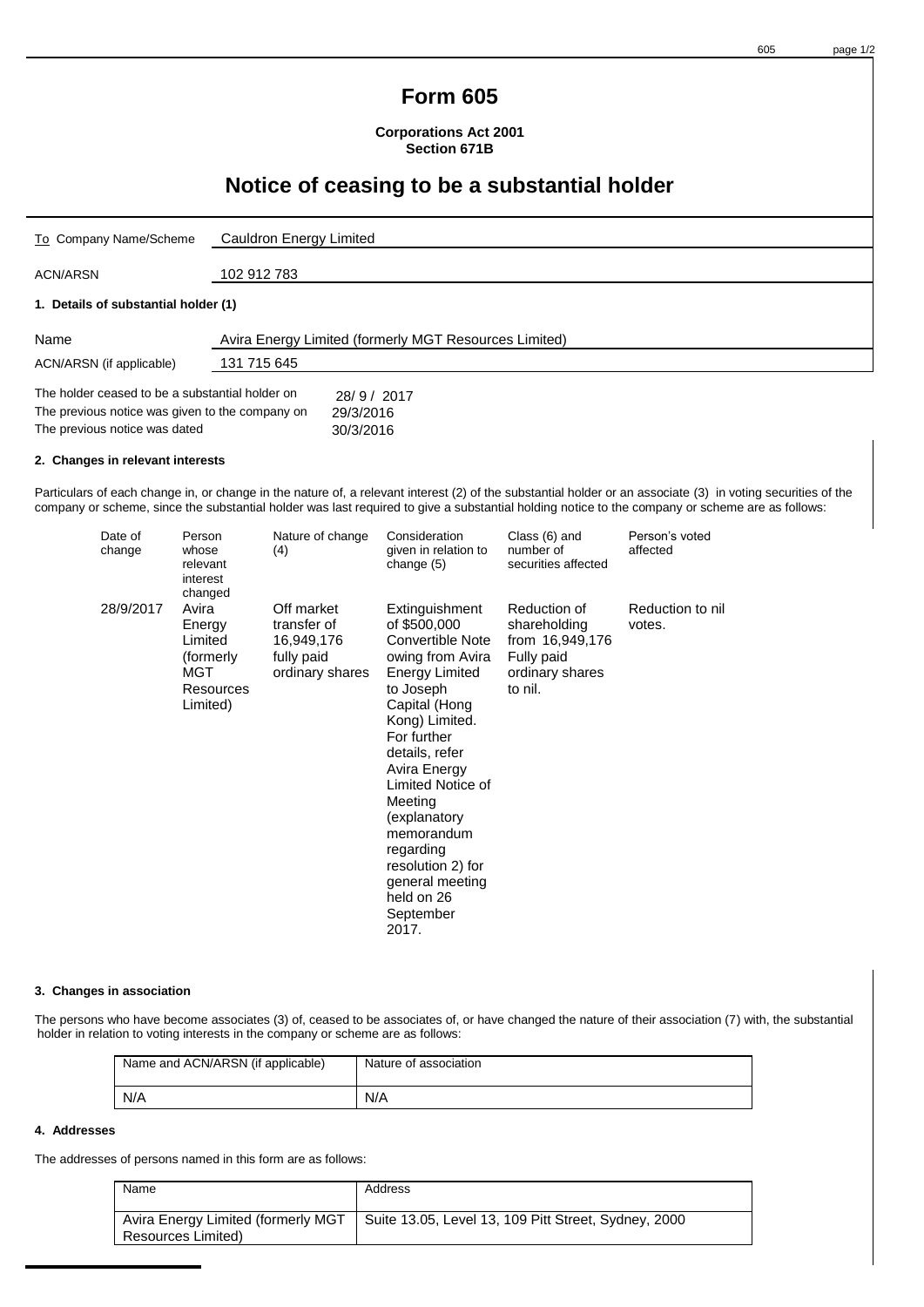# **Signatu**

| ure |                                                                                          |                   |                             |    |        |  |  |  |
|-----|------------------------------------------------------------------------------------------|-------------------|-----------------------------|----|--------|--|--|--|
|     | print name                                                                               | Jacqueline Butler | Capacity: Company Secretary |    |        |  |  |  |
|     | $\begin{array}{c} \begin{array}{c} \searrow \\ \text{sign here} \end{array} \end{array}$ |                   | date 28                     | /9 | / 2017 |  |  |  |